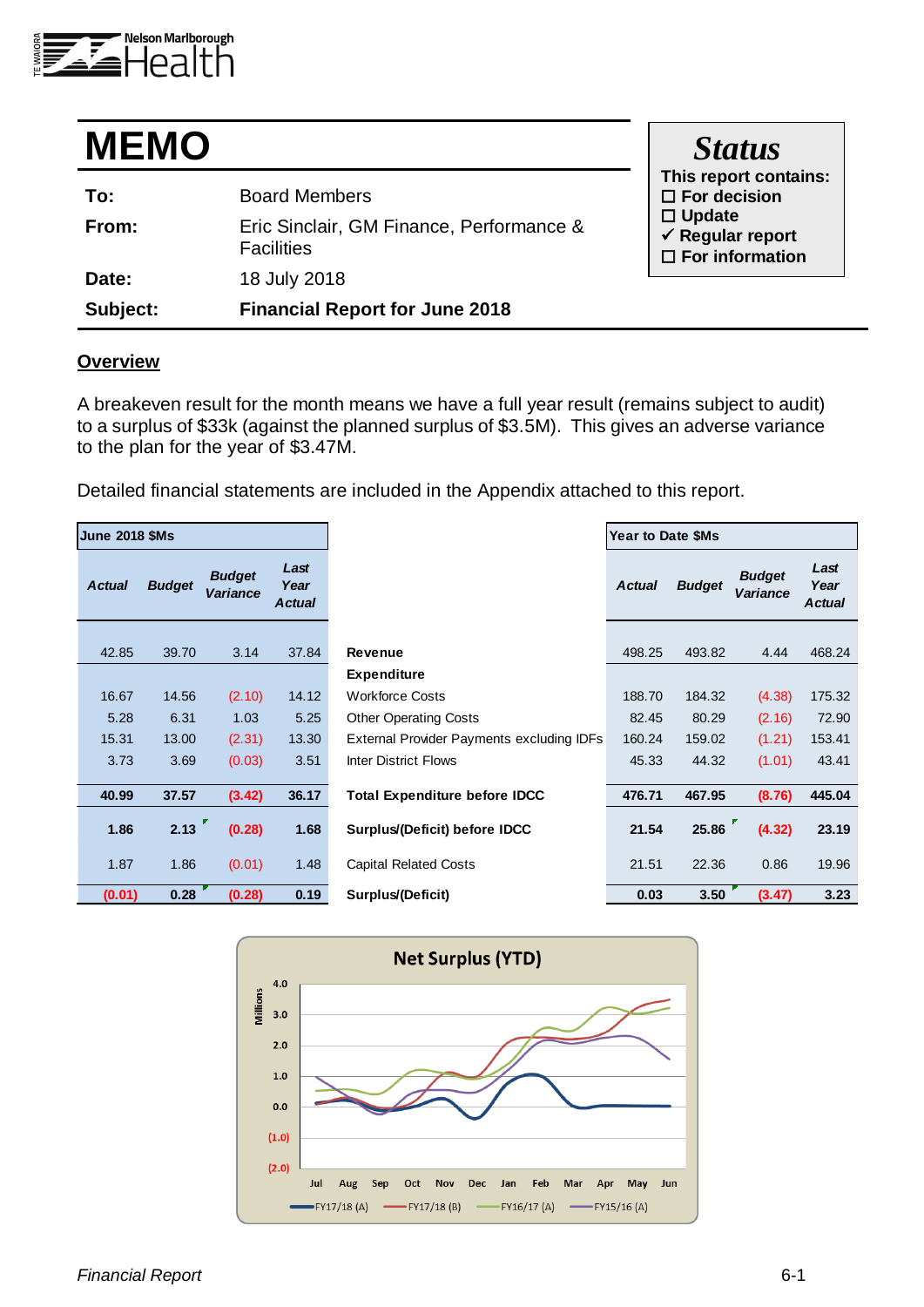

## **Key messages for the month**

- A number of adjustments relating to year end have been made and are allowed for within the result. These include:
	- o An additional allowance for the NZNO MECA to align with the latest offer made by the DHBs of \$751k
	- $\circ$  A significant increase in the allowance for unpaid days (i.e. the days from the end of the last payroll period in June to 30 June) of \$644k
	- o An impairment on the valuation of the National Oracle Solution asset as advised by NZ Health Partnerships of \$190k
	- o The usual annual wash-up allowances for items such as IDFs, Pharmac rebates, National Haemophilia Management Group, etc have also contributed to the result.
	- o We have recognised both a revenue item and an equivalent expenditure item for \$818k that relates to the pay equity settlement for mental health support workers recently approved by the Government. This agreement was back dated to 1 July 2017 in line with the legislation that came into effect that day.
- The areas where we have been tracking adverse to the Plan in previous months also occurred in June – namely medical workforce, nursing workforce, clinical supplies, hospital and community pharmaceuticals, air ambulance and inter district flows (IDFs).
- The results reflect the recognition of the post anaesthetic care unit at Wairau hospital that was completed by the Churchill Private Hospital Trust and donated to NMH. A further update on this is provided within the public excluded agenda of the Board meeting.

Eric Sinclair **GM Finance and Performance**

**RECOMMENDATIONS:**

## **THAT THE BOARD RECEIVES THE FINANCIAL REPORT.**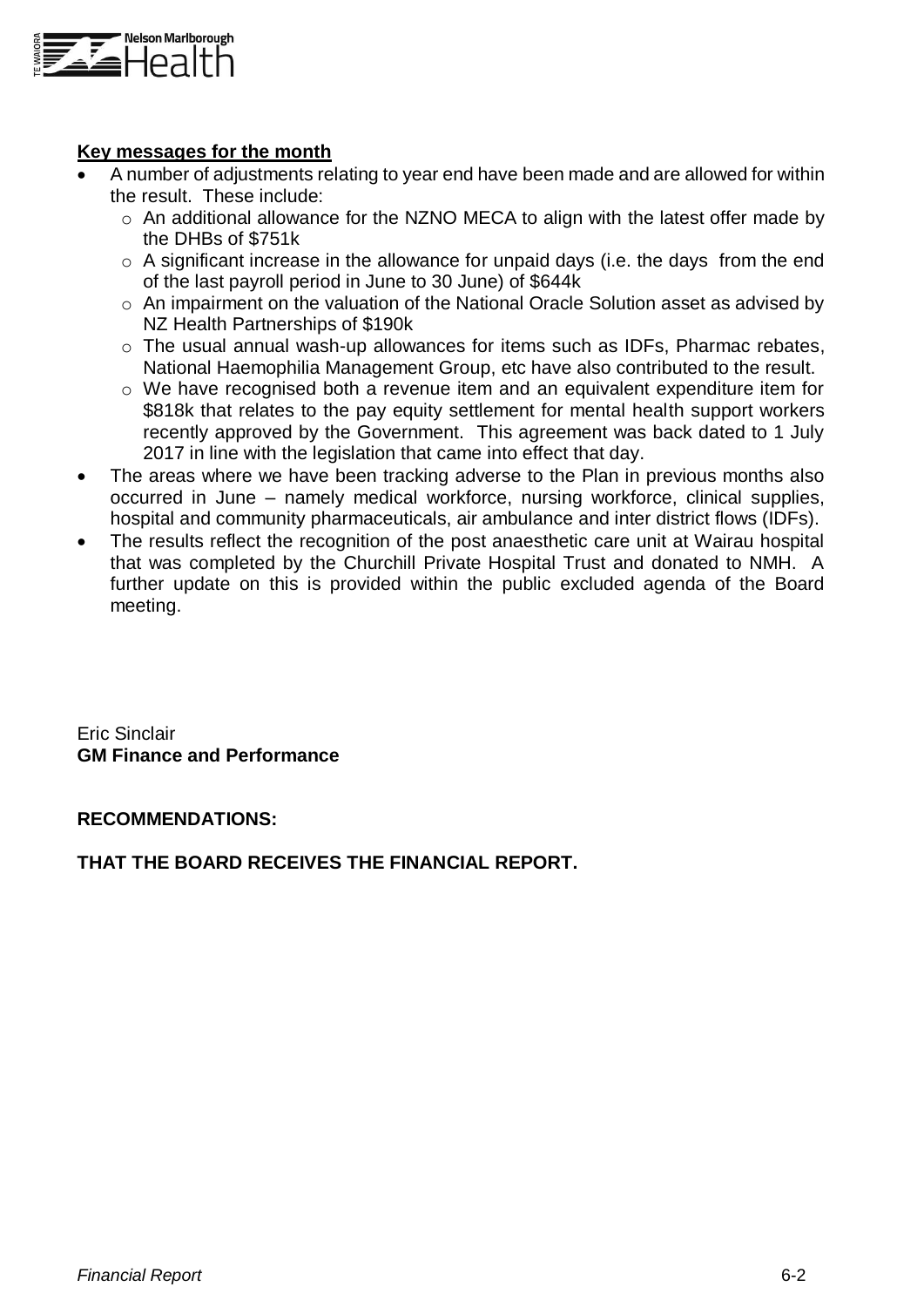

# **Appendix A – Detailed Financial Statements**

## *Statement of Financial Performance*

| <b>June 2018 \$000s</b> |               |                                  |                               |                                                  | Year to Date \$000s |               |                           |                               |  |  |
|-------------------------|---------------|----------------------------------|-------------------------------|--------------------------------------------------|---------------------|---------------|---------------------------|-------------------------------|--|--|
| <b>Actual</b>           | <b>Budget</b> | <b>Budget</b><br><b>Variance</b> | Last<br>Year<br><b>Actual</b> |                                                  | <b>Actual</b>       | <b>Budget</b> | <b>Budget</b><br>Variance | Last<br>Year<br><b>Actual</b> |  |  |
|                         |               |                                  |                               | Revenue                                          |                     |               |                           |                               |  |  |
| 36,838                  | 35,681        | 1,157                            | 33,588                        | MOH devolved funding                             | 444,601             | 442,001       | 2,600                     | 418,471                       |  |  |
| 1,784                   | 1,759         | 25                               | 1,883                         | MOH non-devolved funding                         | 23,088              | 23,530        | (443)                     | 22,090                        |  |  |
| 1,299                   | 1,282         | 17                               | 1,338                         | Other government & DHBs                          | 16,109              | 16,007        | 102                       | 15,243                        |  |  |
| 2,924                   | 979           | 1,946                            | 1,036                         | Other income                                     | 14,456              | 12,278        | 2,177                     | 12,433                        |  |  |
| 42,845                  | 39,701        | 3,144                            | 37,844                        | <b>Total Revenue</b>                             | 498,254             | 493,817       | 4,436                     | 468,237                       |  |  |
|                         |               |                                  |                               | <b>Expenditure</b>                               |                     |               |                           |                               |  |  |
| 16,178                  | 14,461        | (1,716)                          | 13,863                        | <b>Employed Workforce</b>                        | 184,566             | 183,011       | (1, 555)                  | 171,259                       |  |  |
| 488                     | 101           | (386)                            | 253                           | <b>Outsourced Workforce</b>                      | 4,131               | 1,306         | (2,824)                   | 4,060                         |  |  |
| 16,666                  | 14,563        | (2, 103)                         | 14,116                        | <b>Total Workforce</b>                           | 188,697             | 184,317       | (4,380)                   | 175,319                       |  |  |
| 1,493                   | 1,280         | (214)                            | 567                           | <b>Outsourced Services</b>                       | 16,352              | 15,875        | (476)                     | 10,561                        |  |  |
| 3,536                   | 2,720         | (816)                            | 3,400                         | <b>Clinical Supplies</b>                         | 38,606              | 34,028        | (4, 578)                  | 35,623                        |  |  |
| 253                     | 2,309         | 2,056                            | 1,279                         | <b>Non-Clinical Supplies</b>                     | 27,493              | 30,387        | 2,894                     | 26,718                        |  |  |
| 15,312                  | 13,002        | (2,310)                          | 13,297                        | <b>External Provider Payments excluding IDFs</b> | 160,237             | 159,025       | (1,212)                   | 153,409                       |  |  |
| 3,727                   | 3,693         | (34)                             | 3,509                         | <b>Inter District Flows</b>                      | 45,330              | 44,321        | (1,009)                   | 43,412                        |  |  |
| 40,987                  | 37,567        | (3, 420)                         | 36,167                        | <b>Total Expenditure before IDCC</b>             | 476,715             | 467,953       | (8,761)                   | 445,043                       |  |  |
| 1,858                   | 2,134         | (276)                            | 1,677                         | Surplus/(Deficit) before IDCC                    | 21,539              | 25,864        | (4, 325)                  | 23,194                        |  |  |
| 28                      | 19            | (9)                              | 27                            | Interest Expense                                 | 346                 | 252           | (94)                      | 1,914                         |  |  |
| 1,057                   | 1,058         | $\mathbf{1}$                     | 960                           | Depreciation                                     | 11,784              | 12,757        | 973                       | 11,631                        |  |  |
| 780                     | 780           | (1)                              | 496                           | Capital Charge                                   | 9,376               | 9,355         | (21)                      | 6,418                         |  |  |
| 1,865                   | 1,857         | (9)                              | 1,483                         | <b>Total IDCC</b>                                | 21,506              | 22,364        | 858                       | 19,964                        |  |  |
| (7)                     | 277           | (284)                            | 193                           | Surplus/(Deficit) after IDCC                     | 33                  | 3,500         | (3, 467)                  | 3,230                         |  |  |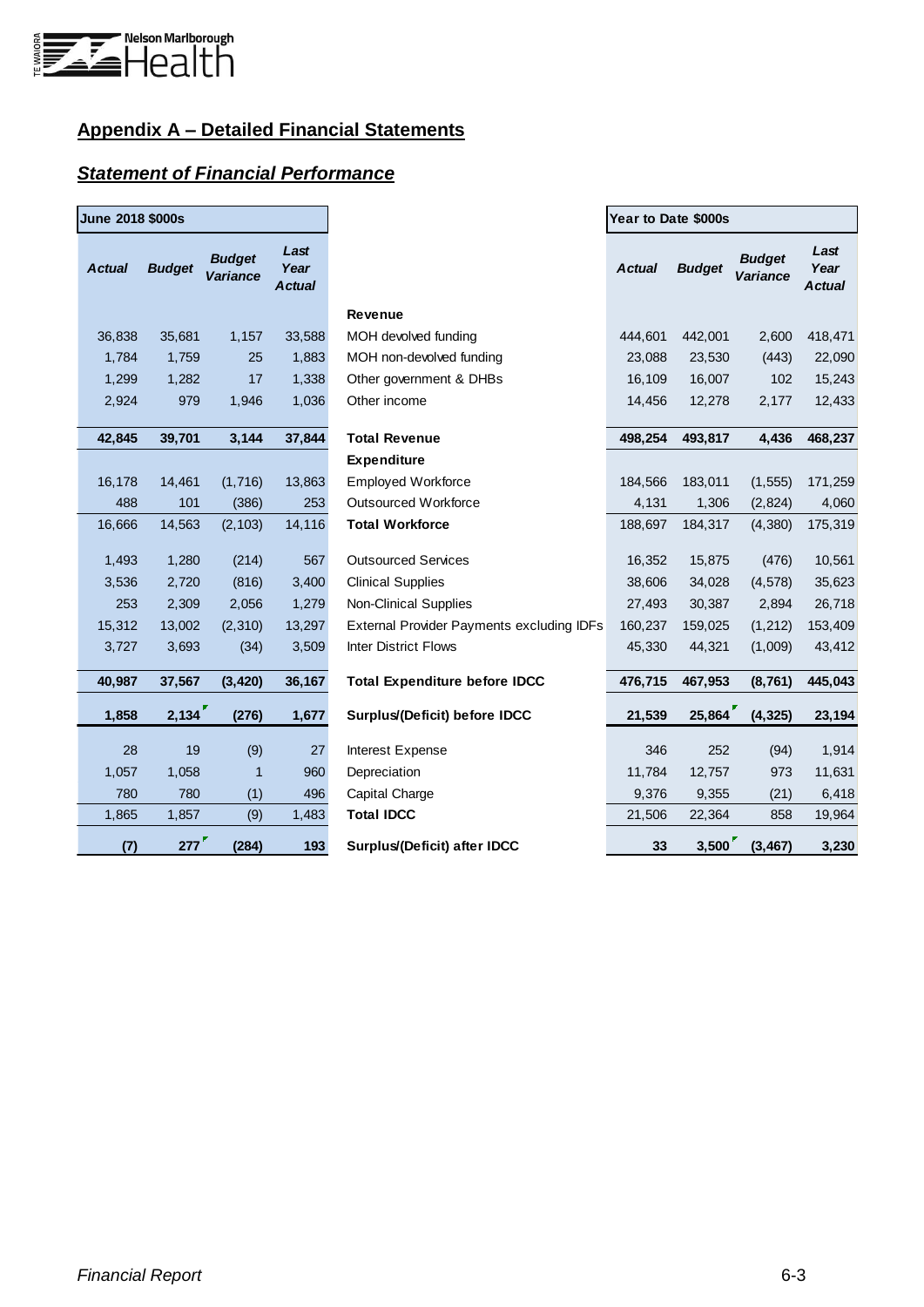

# *Financial Performance by Division*

| <b>June 2018 \$000s</b> |               |                           |                               |  |  |  |  |  |  |  |
|-------------------------|---------------|---------------------------|-------------------------------|--|--|--|--|--|--|--|
| <b>Actual</b>           | <b>Budget</b> | <b>Budget</b><br>Variance | Last<br>Year<br><b>Actual</b> |  |  |  |  |  |  |  |
| 37,625                  | 36,474        | 1,152                     | 34,429                        |  |  |  |  |  |  |  |
| - 354                   | 354           | $\overline{0}$            | 354                           |  |  |  |  |  |  |  |
| 25,087                  | 22,474        | 2,613                     | 21,919                        |  |  |  |  |  |  |  |
| (20, 221)               | (19, 601)     | (620)                     | (18, 858)                     |  |  |  |  |  |  |  |
| 42,845                  | 39,701        | 3,144                     | 37,844                        |  |  |  |  |  |  |  |
|                         |               |                           |                               |  |  |  |  |  |  |  |
| 39,260                  | 36,296        | (2, 964)                  | 35,664                        |  |  |  |  |  |  |  |
| 336                     | 319           | (17)                      | 300                           |  |  |  |  |  |  |  |
| 23,476                  | 22,409        | (1,068)                   | 20,545                        |  |  |  |  |  |  |  |
| (20, 221)               | (19, 601)     | 620                       | (18, 858)                     |  |  |  |  |  |  |  |
| 42,852                  | 39,423        | (3, 429)                  | 37,651                        |  |  |  |  |  |  |  |
|                         |               |                           |                               |  |  |  |  |  |  |  |
| (1,635)                 | 178           | (1, 812)                  | (1, 235)                      |  |  |  |  |  |  |  |
| $\overline{17}$         | 34            | (17)                      | - 54                          |  |  |  |  |  |  |  |
| 1,611                   | 66            | 1,545                     | 1,375                         |  |  |  |  |  |  |  |
| (7)                     | 277           | (284)                     | 193                           |  |  |  |  |  |  |  |

| <b>June 2018 \$000s</b> |               |                           |                               |                                       | Year to Date \$000s |               |                                  |                               |
|-------------------------|---------------|---------------------------|-------------------------------|---------------------------------------|---------------------|---------------|----------------------------------|-------------------------------|
| <b>Actual</b>           | <b>Budget</b> | <b>Budget</b><br>Variance | Last<br>Year<br><b>Actual</b> |                                       | <b>Actual</b>       | <b>Budget</b> | <b>Budget</b><br><b>Variance</b> | Last<br>Year<br><b>Actual</b> |
|                         |               |                           |                               | <b>Revenue</b>                        |                     |               |                                  |                               |
| 37,625                  | 36,474        | 1,152                     | 34,429                        | <b>Funds</b>                          | 454,673             | 451,541       | 3,132                            | 427,945                       |
| 354                     | 354           | $\mathbf 0$               | 354                           | Governance and Funding Administration | 4,266               | 4,281         | (14)                             | 4,270                         |
| 25,087                  | 22,474        | 2,613                     | 21,919                        | Provider                              | 278,635             | 273,208       | 5,427                            | 262,585                       |
| (20, 221)               | (19,601)      | (620)                     | (18, 858)                     | Eliminations                          | (239,321)           | (235, 212)    | (4, 109)                         | (226, 563)                    |
| 42,845                  | 39,701        | 3,144                     | 37,844                        | <b>Total Revenue</b>                  | 498,254             | 493,817       | 4,436                            | 468,237                       |
|                         |               |                           |                               | <b>Expenditure</b>                    |                     |               |                                  |                               |
| 39,260                  | 36,296        | (2,964)                   | 35,664                        | <b>Funds</b>                          | 444.888             | 438,556       | (6, 332)                         | 423,385                       |
| 336                     | 319           | (17)                      | 300                           | Governance and Funding Administration | 3,816               | 3,942         | 126                              | 4,385                         |
| 23,476                  | 22,409        | (1,068)                   | 20,545                        | Provider                              | 288,838             | 283,031       | (5,807)                          | 263,800                       |
| (20, 221)               | (19,601)      | 620                       | (18, 858)                     | Eliminations                          | (239,321)           | (235, 212)    | 4,109                            | (226, 563)                    |
| 42,852                  | 39,423        | (3, 429)                  | 37,651                        | <b>Total Expenditure</b>              | 498,221             | 490,317       | (7, 904)                         | 465,006                       |
|                         |               |                           |                               | <b>Net Contribution</b>               |                     |               |                                  |                               |
| (1,635)                 | 178           | (1, 812)                  | (1, 235)                      | Funds                                 | 9,785               | 12,985        | (3, 199)                         | 4,560                         |
| 17                      | 34            | (17)                      | 54                            | Governance and Funding Administration | 451                 | 339           | 112                              | (115)                         |
| 1,611                   | 66            | 1,545                     | 1,375                         | Provider                              | (10, 203)           | (9,823)       | (380)                            | (1, 215)                      |
| (7)                     | 277           | (284)                     | 193                           | <b>Net Surplus/(Deficit)</b>          | 33                  | 3,500         | (3, 468)                         | 3,230                         |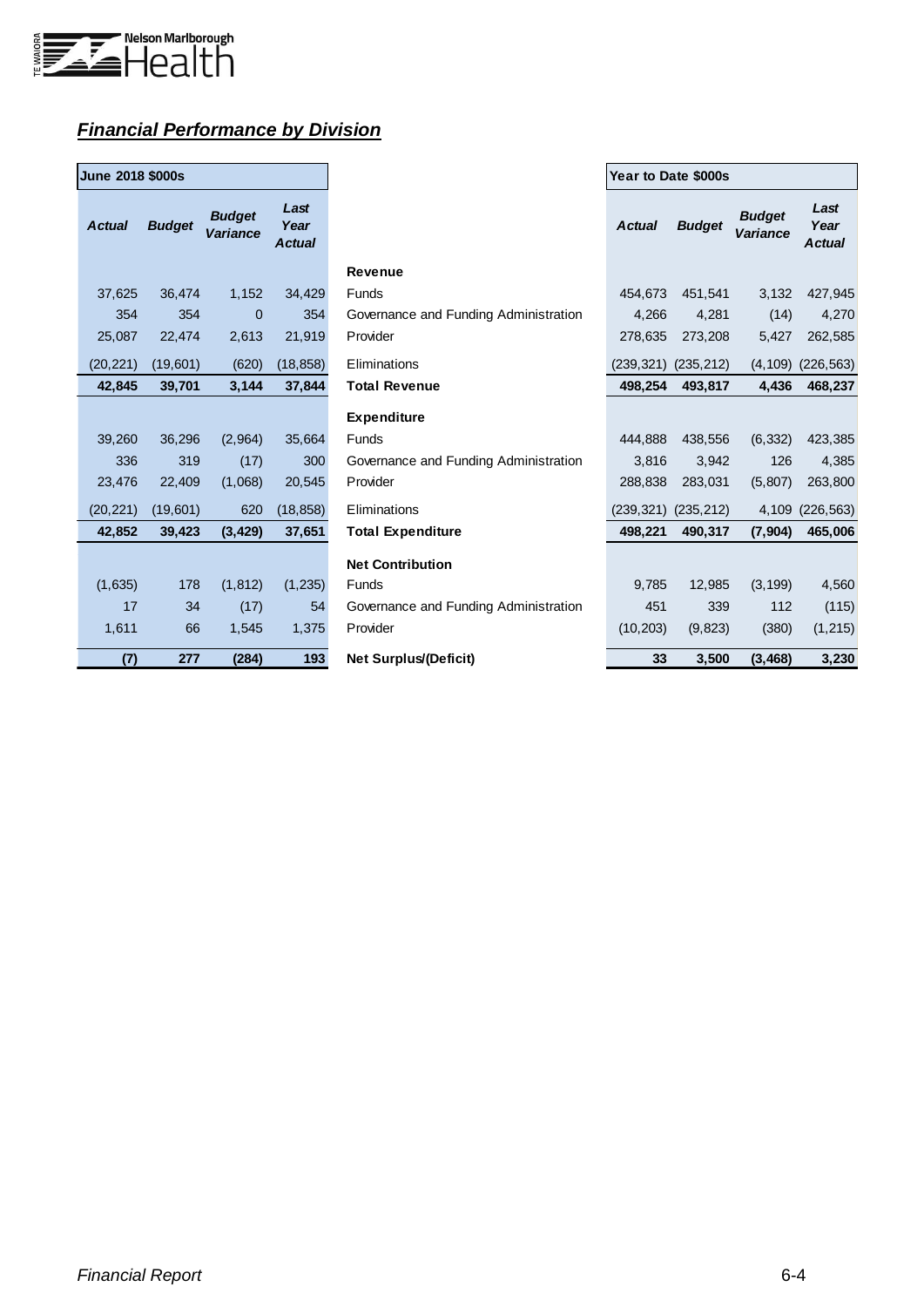

# *Statement of Financial Position*

|                                 | <b>June 2017</b> | June          | June          |                | <b>Annual</b> |
|---------------------------------|------------------|---------------|---------------|----------------|---------------|
| \$000s                          | <b>Actual</b>    | <b>Actual</b> | <b>Budget</b> | Variance       | <b>Budget</b> |
| <b>Current Assets</b>           |                  |               |               |                |               |
| Bank                            | 21,561           | 18,468        | 30,156        | (11,688)       | 30,156        |
| Deposits > 3 months             | 19,301           | 19,950        | 18,950        | 1,000          | 18,950        |
| Debtors & Prepayments           | 18,140           | 18,436        | 15,000        | 3,436          | 15,000        |
| <b>Stock</b>                    | 2,700            | 2,715         | 2,770         | (55)           | 2,770         |
| <b>Assets Held for Sale</b>     | 465              | 465           | 465           | (0)            | 465           |
| <b>Current Assets</b>           | 62,167           | 60,034        | 67,341        | (7, 307)       | 67,341        |
| <b>Current Liabilities</b>      |                  |               |               |                |               |
| Creditors                       | 28,534           | 27,437        | 29,804        | 2,367          | 29,804        |
| <b>Employee Entitlements</b>    | 33,201           | 37,032        | 32,000        | (5,032)        | 32,000        |
| Term Debt - Current Portion     | 477              | 490           | 500           | 10             | 500           |
| <b>Current Liabilities</b>      | 62,212           | 64,958        | 62,304        | (2,654)        | 62,304        |
| <b>Working Capital</b>          | (46)             | (4, 924)      | 5,037         | (9,961)        | 5,037         |
| <b>Non Current Assets</b>       |                  |               |               |                |               |
| Property Plant and Equipment    | 171,589          | 175,000       | 168,227       | 6,773          | 168,227       |
| <b>Other Non Current Assets</b> | 3,881            | 3,827         | 3,998         | (171)          | 3,998         |
| <b>Non Current Assets</b>       | 175,470          | 178,826       | 172,225       | 6,601          | 172,225       |
|                                 |                  |               |               |                |               |
| <b>Employee Entitlements</b>    | 9,923            | 9,406         | 10,200        | 794            | 10,200        |
| <b>Term Debt</b>                | 8,663            | 8,172         | 7,300         | (872)          | 7,300         |
| <b>Non Current Liabilities</b>  | 18,586           | 17,578        | 17,500        | (78)           | 17,500        |
| <b>Net Assets</b>               | 156,838          | 156,324       | 159,762       | (3, 438)       | 159,762       |
| <b>Equity</b>                   |                  |               |               |                |               |
| Crown Equity                    | 83,015           | 82,467        | 82,467        |                | 82,467        |
| <b>Revaluation Reserve</b>      | 53,213           | 53,213        | 53,213        | $\overline{0}$ | 53,213        |
| <b>Retained Earnings:</b>       |                  |               |               |                |               |
| General                         | 19,789           | 20,272        | 23,279        | (3,007)        | 23,831        |
| <b>DSS</b>                      | (52)             | 108           | 432           | (324)          | 17            |
| Mental Health                   | 873              | 263           | 371           | (108)          | 234           |
| <b>Total Retained Earnings</b>  | 20,611           | 20,643        | 24,082        | (3, 439)       | 24,082        |
| <b>Total Crown Equity</b>       | 156,838          | 156,324       | 159,762       | (3, 438)       | 159,762       |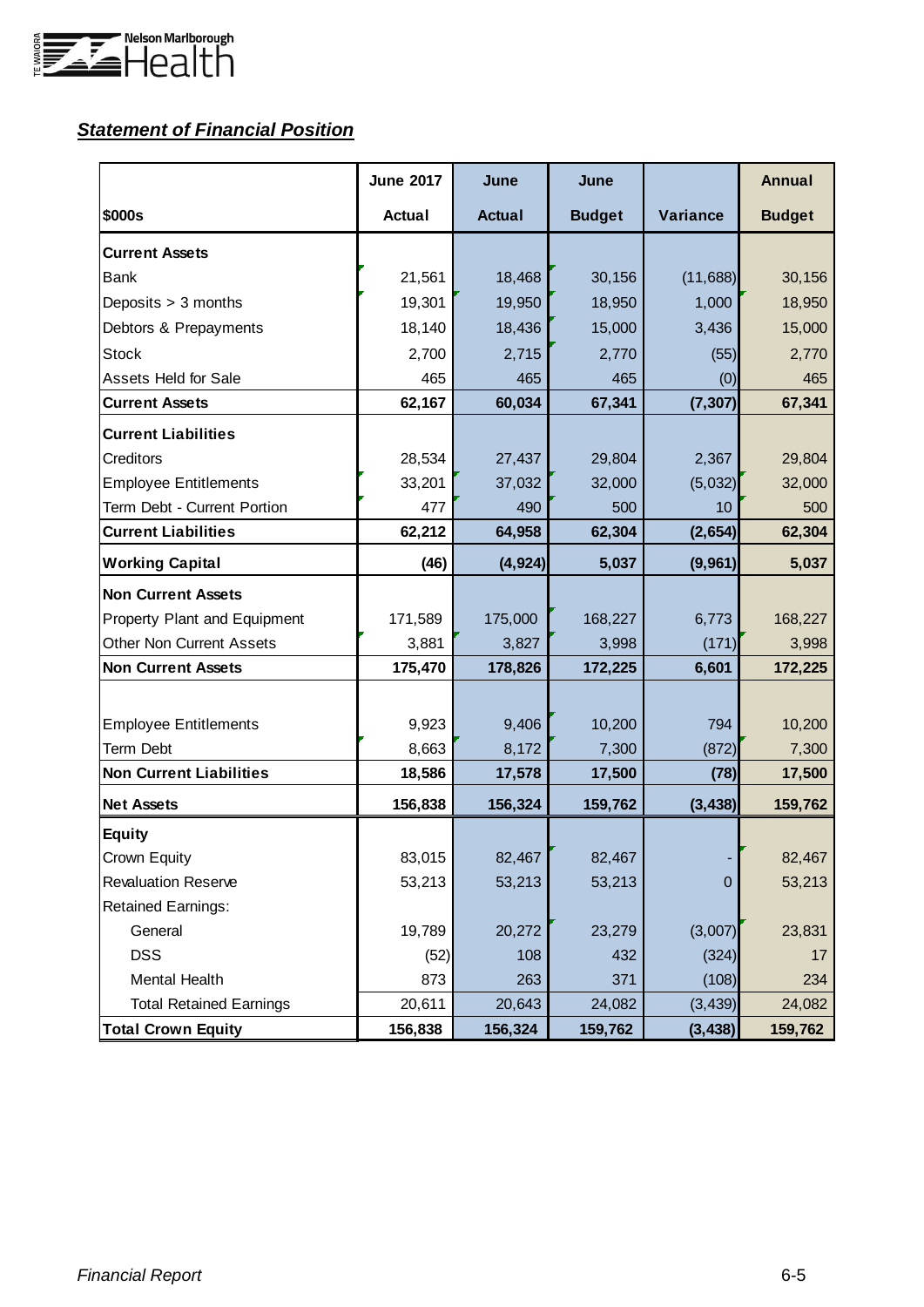

## *Statement of Cash Flows*

|                                            |               | <b>Year to Date</b> |          |
|--------------------------------------------|---------------|---------------------|----------|
|                                            | <b>Actual</b> | <b>Budget</b>       | Variance |
| <b>Operating Cash Flow</b>                 |               |                     |          |
| <b>Receipts</b>                            |               |                     |          |
| Government & Crown Agency Received         | 479,588       | 481,490             | (1,902)  |
| <b>Interest Received</b>                   | 1,745         | 2,000               | (255)    |
| <b>Other Revenue Received</b>              | 12,314        | 12,274              | 40       |
| <b>Total Receipts</b>                      | 493,647       | 495,764             | (2, 117) |
| <b>Payments</b>                            |               |                     |          |
| Personnel                                  | 181,248       | 182,783             | 1,535    |
| Payments to Suppliers and Providers        | 289,660       | 283,292             | (6, 368) |
| Capital Charge                             | 9,376         | 9,355               | (21)     |
| <b>Interest Paid</b>                       | 1,475         | 252                 | (1, 223) |
| <b>Total Payments</b>                      | 481,759       | 475,682             | (6,077)  |
| Net Cash Inflow/(Outflow) from             | 11,888        | 20,082              | (8, 194) |
| <b>Operating Activities</b>                |               |                     |          |
| <b>Cash Flow from Investing Activities</b> |               |                     |          |
| <b>Receipts</b>                            |               |                     |          |
| Sale of Fixed Assets                       | 107           |                     | 107      |
| <b>Total Receipts</b>                      | 107           |                     | 107      |
| <b>Payments</b>                            |               |                     |          |
| Capital Expenditure                        | 15,126        | 17,550              | 2,424    |
| Increase in Investments                    | (585)         |                     | 585      |
| <b>Total Payments</b>                      | 14,541        | 17,550              | 3,009    |
| Net Cash Inflow/(Outflow) from             | (14, 434)     | (17, 550)           | 3,116    |
| <b>Investing Activities</b>                |               |                     |          |
| Net Cash Inflow/(Outflow) from             | (547)         | (547)               |          |
| <b>Financing Activities</b>                |               |                     |          |
| Net Increase/(Decrease) in Cash Held       | (3,093)       | 1,985               | (5,078)  |
| <b>Plus Opening Balance</b>                | 21,561        | 28,171              | (6, 610) |
| <b>Closing Balance</b>                     | 18,468        | 30,156              | (11,688) |